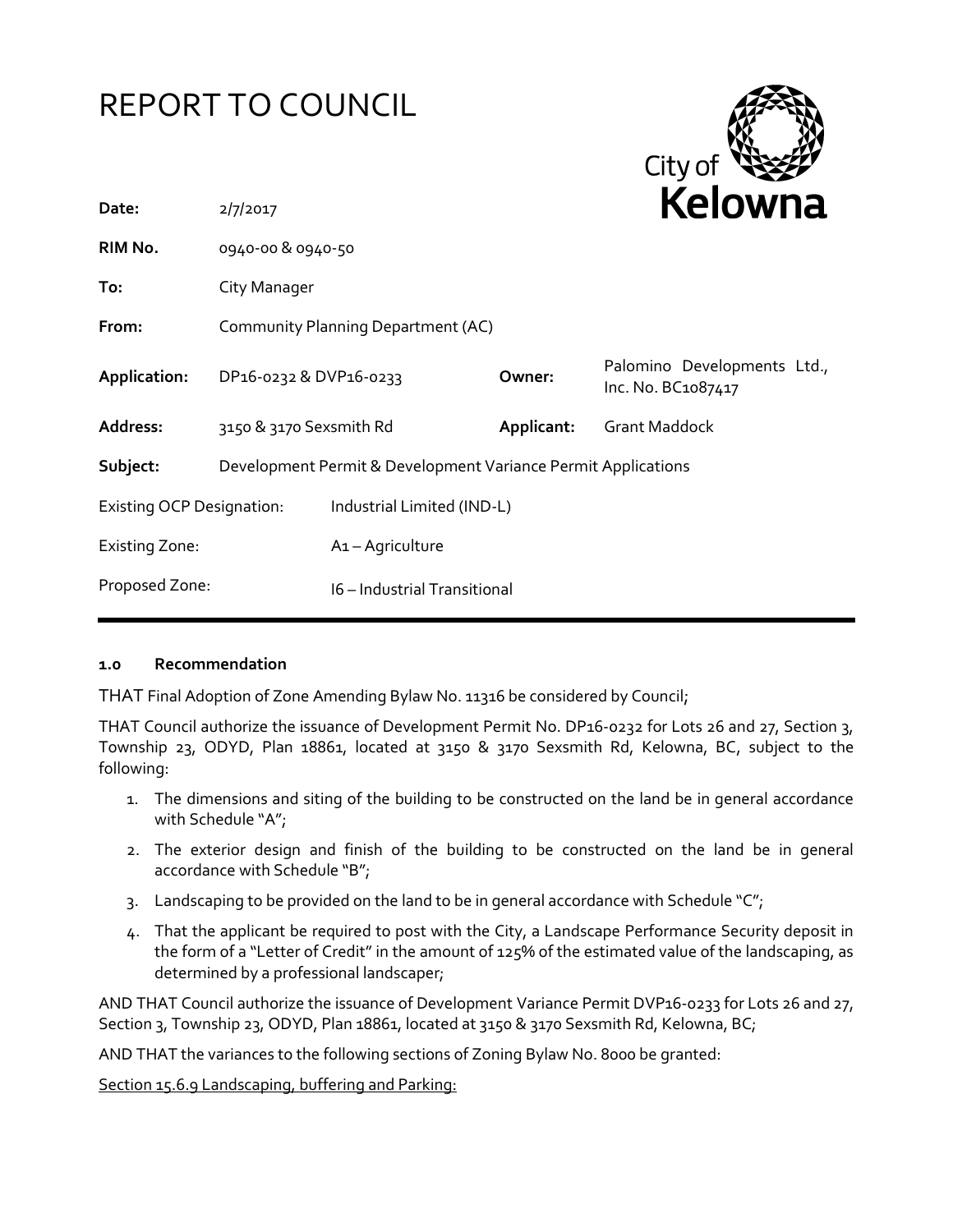- $\bullet$  To allow parking in the front yard by reducing the front yard setback (from 4.5m to 3.0m);
- To allow parking in the east side yard setback by reducing that side yard setback (from 4.5m to 0.0m);
- To allow parking in the west side yard setback by reducing that side yard setback (from 4.5m to 3.0m);
- To allow parking in the rear yard setback by reducing the rear yard setback (from 7.5m to 3.0m);

# Section 7.6.1 (c) Minimum Landscape Buffers:

• To reduce the minimum landscape buffer on the east side yard property line from 3.0m to 0.0m;

AND THAT the applicant be required to complete the above noted conditions of Council's approval of the Development Permits/Development Variance Permits Applications in order for the permit to be issued;

AND FURTHER THAT the Development Permits and Development Variance Permits be valid for two (2) years from the date of Council approval, with no opportunity to extend.

# **2.0 Purpose**

To review the Form & Character Development Permit for a Recreational Vehicle (RV) storage facility including a mobile home security operator unit and to consider five variances.

# **3.0 Community Planning**

# 3.1 Background

In 2010, the City changed the OCP designation from Single Family to Industrial-limited. Shortly after, the subject properties (3150 & 3170 Sexsmith Rd) applied for a rezoning (Z10-0092) to the I6 zone. Council approved the I6 zone but the application never moved forward to final adoption. Numerous extensions were applied for because the owner did not have a tenant ready to occupy and the servicing costs were significant. The cost to service these two properties were estimated with the sewer connection fee (\$194,557.00), Sexsmith frontage improvements (\$47,400.00), and Palomino Road improvements (\$79,100.00) for a total cost of \$321,057.00.

The last extension expired on November  $16<sup>th</sup>$  2015. The applicant then applied for a rezoning to I2 zone in January of 2016. Staff was not willing to support an application to the I2 zone as per Council's direction to have transitional industrial uses next to rural residential properties. A Council report recommending nonsupport for the I2 zone was removed from Council Agenda package in September 2016 at the applicant's request. A buyer of the property in September of 2016 has re-applied for the I6 zone as well as a Development Permit and Development Variance Permit for RV storage. The corresponding permitted use in the I6 zone is outdoor storage. On Nov.  $21^{st}$  2016 Council waived the public hearing at Staff's recommendation as the rezoning has already been approved 2010.

# 3.2 Discussion

The Industrial – Limited Future Land Use (IND-L) designation was established in 2011 after public consultation associated with the 2030 OCP review. The IND-L designation and I6 zone allow for a range of low-impact industrial land uses that are intended to act as a transition between the general industrial areas to the south and east and the rural residential areas to the north and west. The permitted uses, development regulations, screening requirements, parking restrictions, outdoor storage restrictions, and other regulations in the I6 zone are designed to mitigate the industrial uses on nearby residential, rural and agricultural uses in this area. The I6 zoning regulations compared to the I2 zoning regulations are relatively restrictive for potential industrial tenants (see Attachment 'B' for a list of comparisons between I2 vs I6). For example, parking must be consolidated into one area and parking cannot occur in the building setback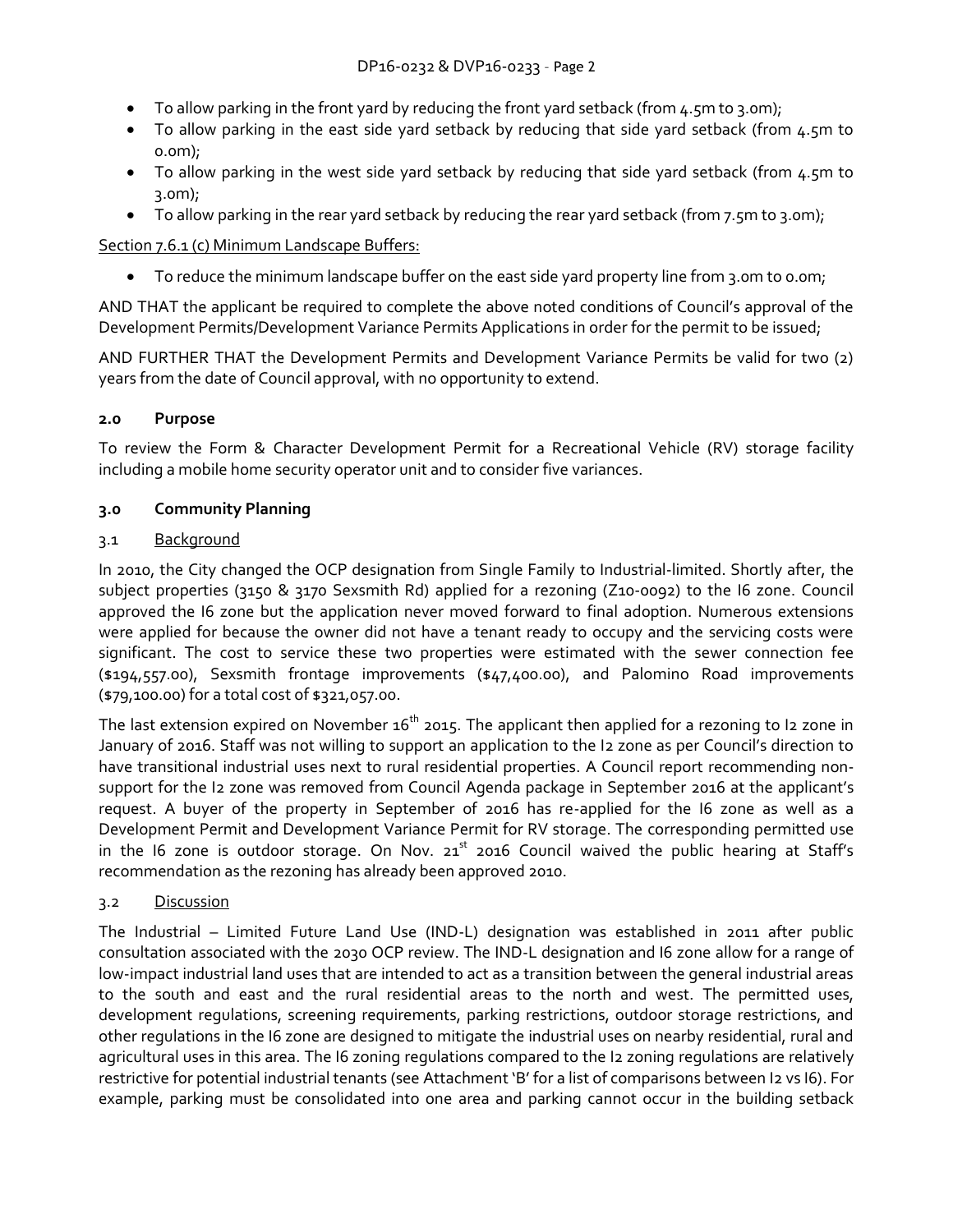areas. The applicant is applying for a Development Variance Permit to waive some of these restrictions. Staff have been encouraging potential industrial users to consider the I6 zone and reducing some of I6 zone restrictions will help with that goal.

The variances on the east property line (both landscape & parking setback reduction) are considered appropriate by Staff as that side is adjacent to an existing industrial use. The parking setback limit is unique to the I6 zone but Staff are supportive of those variances as they will increase the viability for industrial tenants.

The design guidelines encourage housing in light or transitional industrial areas as a secondary use. The applicant is proposing a mobile home as a residential security operator unit. The mobile home provides flexibility in building location especially when Palomino Road is built. Access would be required to be rerouted through Palomino Rd and access would be eliminated from Sexsmith Road. The mobile home then could be moved to the new entrance to the RV storage lot at that time.

# 3.3 Public Notification

In fulfillment of Council Policy No. 367 respecting public consultation, the applicant has notified all the neighbours within the required 50 metre radius regarding the proposed variances.

#### **4.0 Proposal**

#### 4.1 Project Description

The proposal is for a 157 stall RV storage facility and for a mobile home as a residential security unit.

#### 4.2 Site Context

The subject parcels are located within the Arab/Appaloosa area. The subject property is designated as Industrial – Limited (IND-L) in the OCP and the lot is within the Permanent Growth Boundary. Specifically, the adjacent land uses are as follows:

| Orientation | Zoning                              | <b>Land Use</b>                    |
|-------------|-------------------------------------|------------------------------------|
| North       | A1 - Agriculture                    | Agriculture/industrial/residential |
| East        | <b>16 – Industrial Transitional</b> | Industrial                         |
| South       | I2 - General Industrial             | Industrial                         |
| West        | A <sub>1</sub> - Agriculture        | Agriculture/industrial/residential |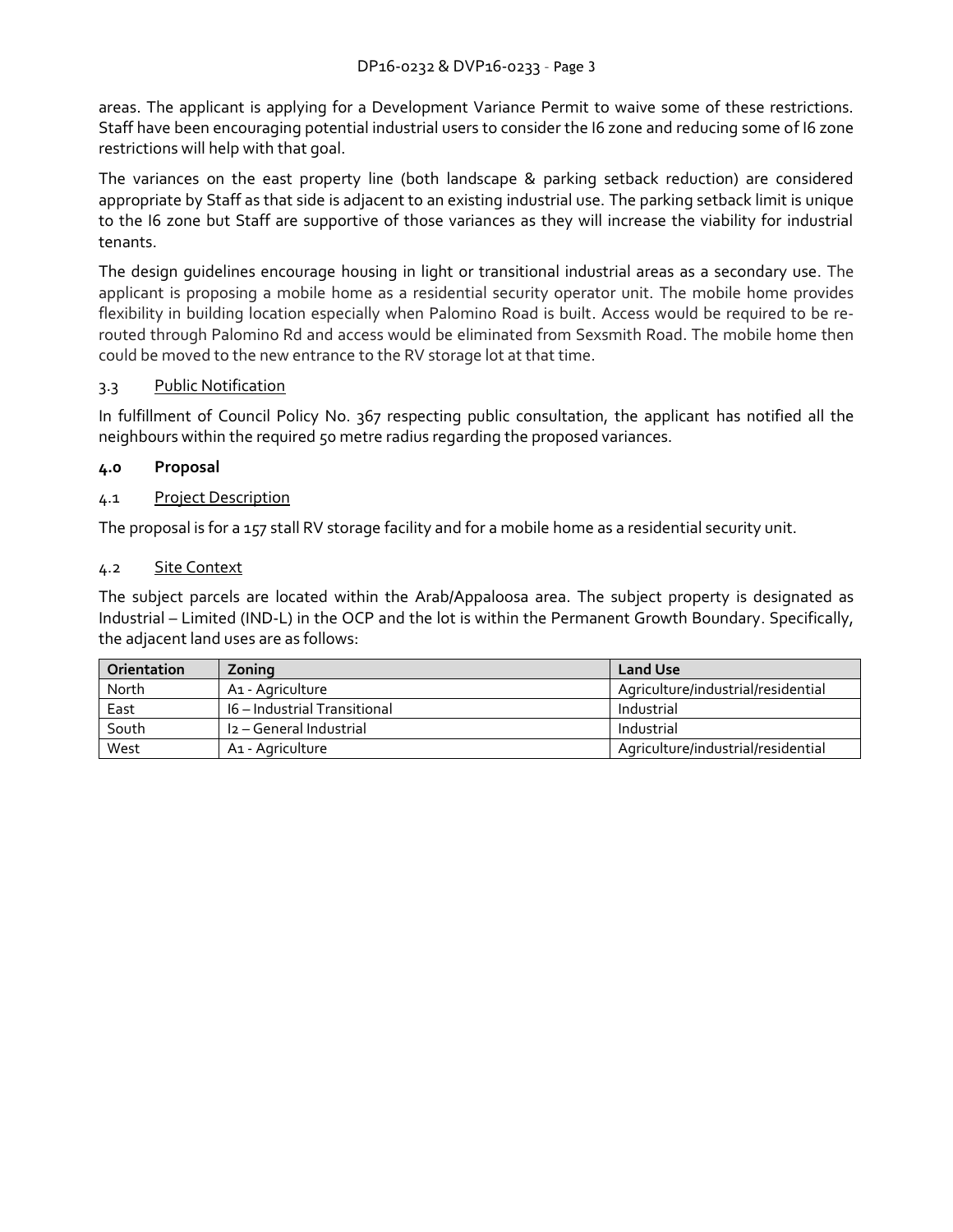

**Subject Properties Map:** 3150 & 3170 Sexsmith Rd

| <b>Zoning Analysis Table</b>      |                                               |                                                                                                                                                                                                             |
|-----------------------------------|-----------------------------------------------|-------------------------------------------------------------------------------------------------------------------------------------------------------------------------------------------------------------|
| <b>CRITERIA</b>                   | Proposed                                      | 16                                                                                                                                                                                                          |
|                                   | Development Regulations                       |                                                                                                                                                                                                             |
|                                   | <b>Buildings</b>                              |                                                                                                                                                                                                             |
| Max FAR                           | n/a                                           | No Limit                                                                                                                                                                                                    |
| Max Site Coverage                 | $<50\%$                                       | 50%                                                                                                                                                                                                         |
| Max Height                        | Single storey structure                       | 2 1/2 stories &<br>9.5 m                                                                                                                                                                                    |
| Min Front Yard Setback            | 4.5 <sub>m</sub>                              | $4.5$ m but<br>6.0 m for garages / carports                                                                                                                                                                 |
| Min Side Yard Setback             | 10.4 m                                        | 3.0 m for residential bldgs.<br>4.5 m for industrial bldgs. when adjacent to 'l'<br>zoned property.<br>7.5 m for industrial bldgs. when adjacent to a non-<br>$\overline{a}$<br>industrial future land use. |
| Min Flanking Side Yard<br>Setback | n/a                                           | Not regulated                                                                                                                                                                                               |
| Rear Yard                         | $>30$ m                                       | 7.5 m for all bldgs.<br>30.0 m when adjacent to a non-industrial future<br>land use.                                                                                                                        |
|                                   | <b>Other Regulations</b>                      |                                                                                                                                                                                                             |
|                                   | Parking Locations                             |                                                                                                                                                                                                             |
|                                   | Proposed                                      | 16                                                                                                                                                                                                          |
| Min Front Yard Setback            | 3.0 $m$ $\bullet$                             | No Parking in front yard except visitor and residential<br>(4.5m)                                                                                                                                           |
| Min Side Yard Setback (west)      | $3.0 \text{ m}$ <sup><math>\odot</math></sup> | No Parking in side yards (4.5 m)                                                                                                                                                                            |
| Min Side Yard Setback (east)      | 0.0 <sub>m</sub>                              | No Parking in side yards (4.5 m)                                                                                                                                                                            |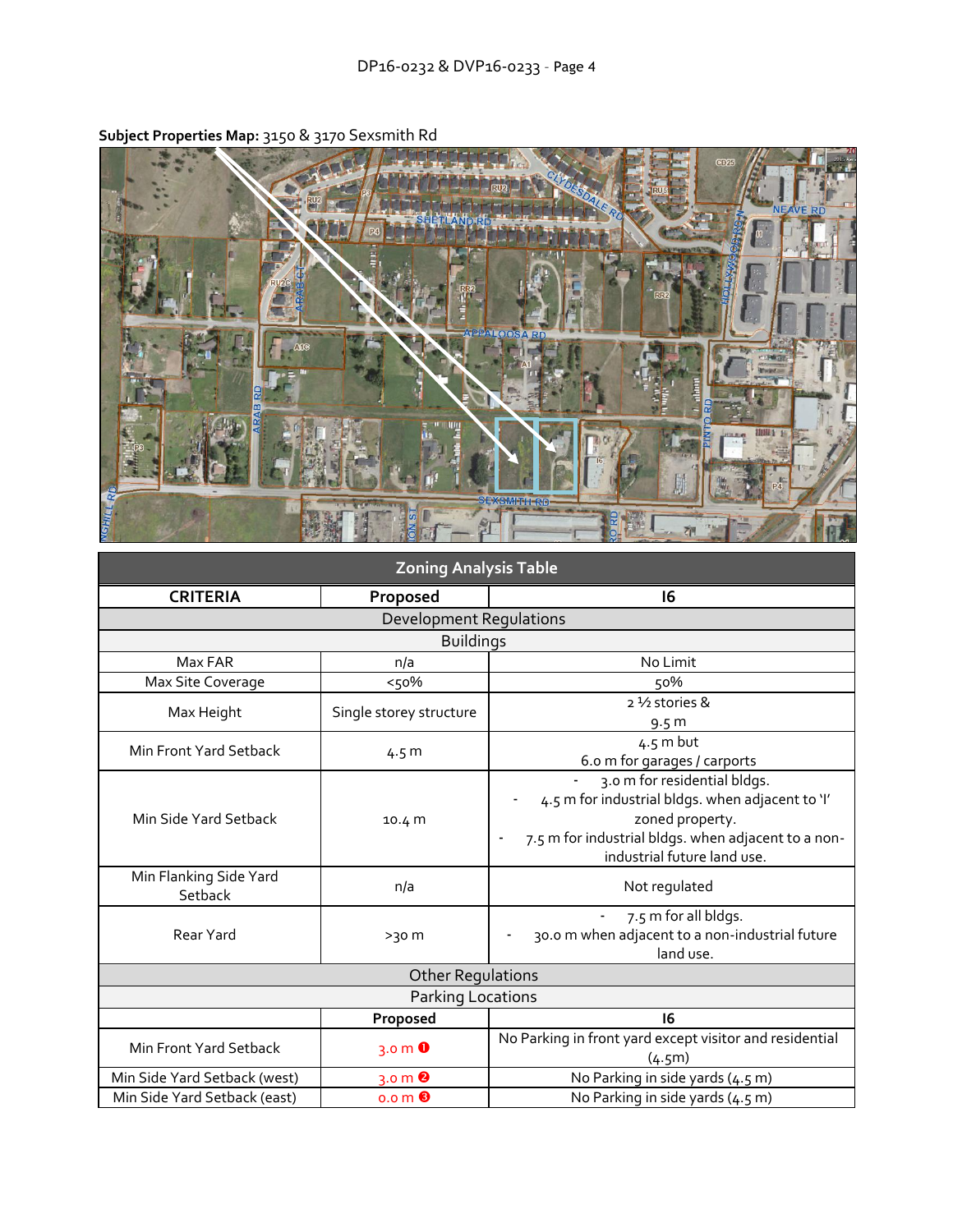| Min Rear Yard Setback                                                          | $3.0 \text{ m}$ <sup><math>\odot</math></sup> | 7.5 <sub>m</sub>                                                                                 |  |
|--------------------------------------------------------------------------------|-----------------------------------------------|--------------------------------------------------------------------------------------------------|--|
| Outdoor Storage                                                                |                                               |                                                                                                  |  |
|                                                                                | Proposed                                      | 16                                                                                               |  |
| Location                                                                       | n/a                                           | Not permitted in the setback areas and shall be<br>consolidated into a single area per lot       |  |
| Screening                                                                      | Chain link fence<br>proposed with slats       | Must be screened with opaque fencing and<br>landscaping                                          |  |
|                                                                                | Minimum Landscape buffer                      |                                                                                                  |  |
|                                                                                | Proposed                                      | 16                                                                                               |  |
| Front                                                                          | 3.0 m                                         | 3.0 <sub>m</sub>                                                                                 |  |
| Rear                                                                           | 3.0 m                                         | 3.0 <sub>m</sub>                                                                                 |  |
| Side (east)                                                                    | $0.0 \, \text{m}$ $\Theta$                    | 3.0m                                                                                             |  |
| Side (west)                                                                    | 3.0 m                                         | 3.0 <sub>m</sub>                                                                                 |  |
| Outdoor Display                                                                |                                               |                                                                                                  |  |
|                                                                                | Proposed                                      | 16                                                                                               |  |
| Location                                                                       | n/a                                           | Outdoor display / sales (& non-accessory parking)<br>shall not encroach into the landscape areas |  |
| Variances<br><b>O</b> Reduce parking setback in front yard from 4.5 m to 3.0 m |                                               |                                                                                                  |  |

Reduce parking setback in side yard (west) from 4.5 m to 3.0 m

Reduce parking setback in side yard (east) from 4.5 m to 0.0 m

**O** Reduce parking setback in rear yard from 7.5 m to 3.0 m

**O** Reduce minimum landscape buffer from 3.0m to 0.0m.

#### **5.0 Current Development Policies**

5.1 Kelowna Official Community Plan (OCP)

#### **Development Process**

**Compact Urban Form.**<sup>1</sup> Develop a compact urban form that maximizes the use of existing infrastructure and contributes to energy efficient settlement patterns. This will be done by increasing densities (approximately 75 - 100 people and/or jobs located within a 400 metre walking distance of transit stops is required to support the level of transit service) through development, conversion, and re-development within Urban Centres (see Map 5.3) in particular and existing areas as per the provisions of the Generalized Future Land Use Map 4.1.

Sensitive Infill.<sup>2</sup> Encourage new development or redevelopment in existing residential areas to be sensitive to or reflect the character of the neighbourhood with respect to building design, height, and siting.

#### **Industrial Land Use Policies**

**Objective 5.28.<sup>3</sup>** Focus industrial development to areas suitable for industrial use.

Industrial Supply Protection.<sup>4</sup> Protect existing industrial lands from conversion to other land uses by not supporting the rezoning of industrial land to preclude industrial activities unless there are environmental reasons for encouraging a change of use.

Secondary Housing in Light Industrial Areas.<sup>5</sup> Consider the limited expansion of housing as a secondary use within industrial buildings in light or transitional industrial areas.

<sup>1</sup> <sup>1</sup> City of Kelowna Official Community Plan, Policy 5.3.2, Chapter 5 (Development Process Chapter).

 $^2$  City of Kelowna Official Community Plan, Policy 5.22.6, Chapter 5 (Development Process Chapter).

 $^3$  City of Kelowna Official Community Plan, Objective 5.28, Chapter 10 (Development Process Chapter).

 $^4$  City of Kelowna Official Community Plan, Policy 5.28.1, Chapter 5 (Development Process Chapter).

 $^5$  City of Kelowna Official Community Plan, Policy 2, Objective 5.29, Chapter 5 (Development Process Chapter).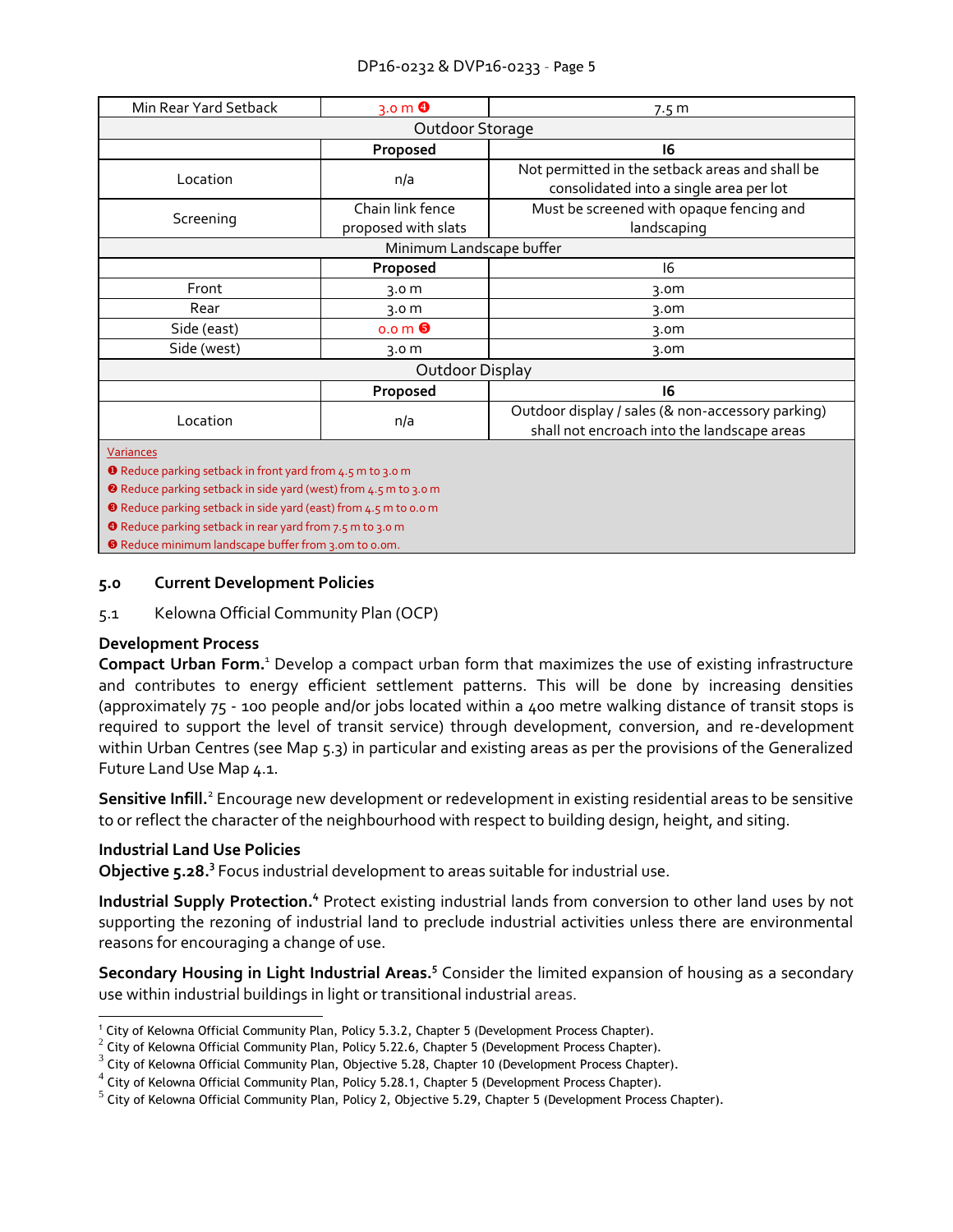**Public and private open space. <sup>6</sup>** Design industrial developments to include outdoor break areas, green space, bicycle racks, skylights and windows in work areas, and linkages to recreational opportunities (e.g. linear parks).

# **Transitional Industrial Design Guidelines. 7**

In areas designated for Industrial – Limited use, these guidelines must be considered as well as all other guidelines in this section.

| Policy # | Description                                                                                     |
|----------|-------------------------------------------------------------------------------------------------|
| 18.1     | Industrial development adjacent to residential land uses must be planned, landscaped and        |
|          | screened to maintain the privacy of residential uses.                                           |
|          | Where new industrial development is occurring adjacent to residential uses, window openings     |
| 18.2     | shall be placed to reduce the opportunity for overlook and be off set from residential          |
|          | windows.                                                                                        |
| 18.3     | Unfinished concrete block shall not be used as an exterior building material for principal      |
|          | facades or where the façade faces a residential land use.                                       |
| 18.4     | Where loading doors face the street, they shall be set back from the main building plane.       |
| 18.5     | The primary entrance of the main building on site should face the roadway.                      |
| 18.6     | Where security concerns limit windows and other openings, building design should employ         |
|          | other design techniques to avoid creating long blank walls.                                     |
| 18.7     | Rooftop screening of mechanical and electrical equipment must be provided using materials       |
|          | consistent with the treatment of principal facades.                                             |
| 18.8     | All lighting shall be oriented facing the site, pointed in a downward direction and constructed |
|          | at the lowest practical elevation to minimize light trespass over surrounding properties.       |
| 18.9     | Tall, broadcast or flood lights are not permitted.                                              |
|          | Where possible, parking and outdoor storage should be located behind buildings or other         |
| 18.10    | structures. Where parking and storage is not behind buildings, it must be screened with         |
|          | landscaping or fencing.                                                                         |
| 18.11    | Unpaved parking and storage surfaces should be made dust free through design or treatment.      |

#### **6.0 Technical Comments**

- 6.1 Building & Permitting Department
	- a) Development Cost Charges (DCC's) are required to be paid prior to issuance of any Building Permit(s).
	- b) Placement permits are required for any sales or construction trailers that will be on site. The location(s) of these are to be shown at time of development permit application.
	- c) Building Permit required for the parking lot and will require design by a Civil Engineer.
	- d) Full Plan check for Building Code related issues will be done at time of Building Permit applications. Please indicate how the requirements of Radon mitigation and NAFS are being applied to this structure at time of permit application.
- 6.2 Development Engineering

-

• See attached Memo dated November 17<sup>th</sup> 2015.

 $^6$   $\rm{City}$  of Kelowna Official Community Plan, Policy 7.5, Chapter 14 (Urban Design Development Permit Areas).

 $\frac{7}{7}$  City of Kelowna Official Community Plan, Chapter 14 (Urban Design Development Permit Areas).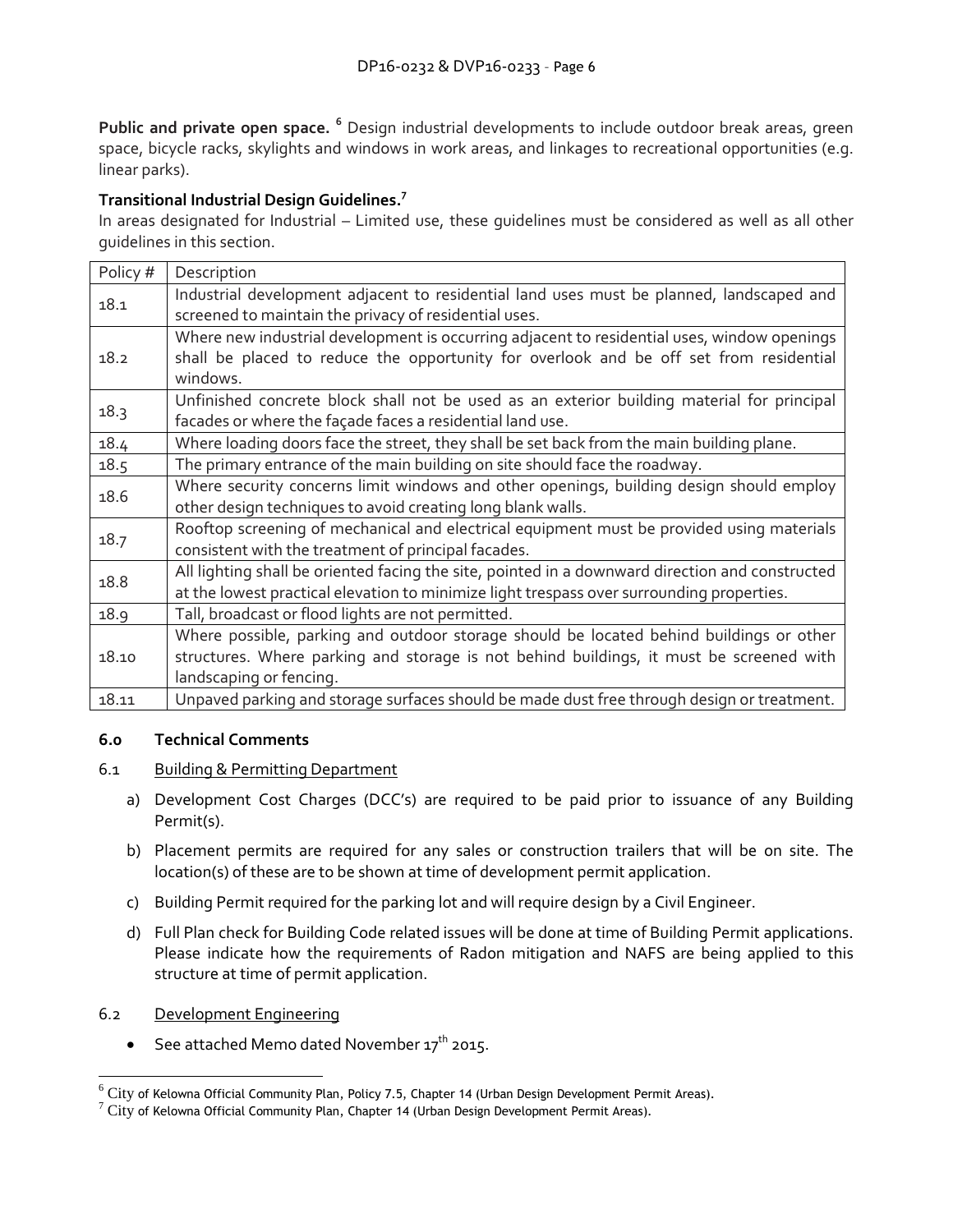#### 6.3 Fire Department

a) Ensure clear rows are maintained should emergency access be required. A fire department lockbox is suggested for the gate for after-hours emergencies. The building onsite shall meet the requirements of section 9.10.19 Smoke Alarms and Carbon Monoxide alarms of the BCBC 2012.

# **7.0 Application Chronology**

| Date of Application Received: | Sept $26^{th}$ 2016     |
|-------------------------------|-------------------------|
| Date of Public consultation:  | November $28^{th}$ 2016 |

| <b>Report Prepared by:</b> | Adam Cseke, Urban Planner              |
|----------------------------|----------------------------------------|
| Reviewed by:               | Terry Barton, Urban Planning Manager   |
| Approved by:               | Ryan Smith, Community Planning Manager |

#### **Attachments:**

Development Engineering Comments dated November 17<sup>th</sup> 2015 (Attachment 'A') Development Permit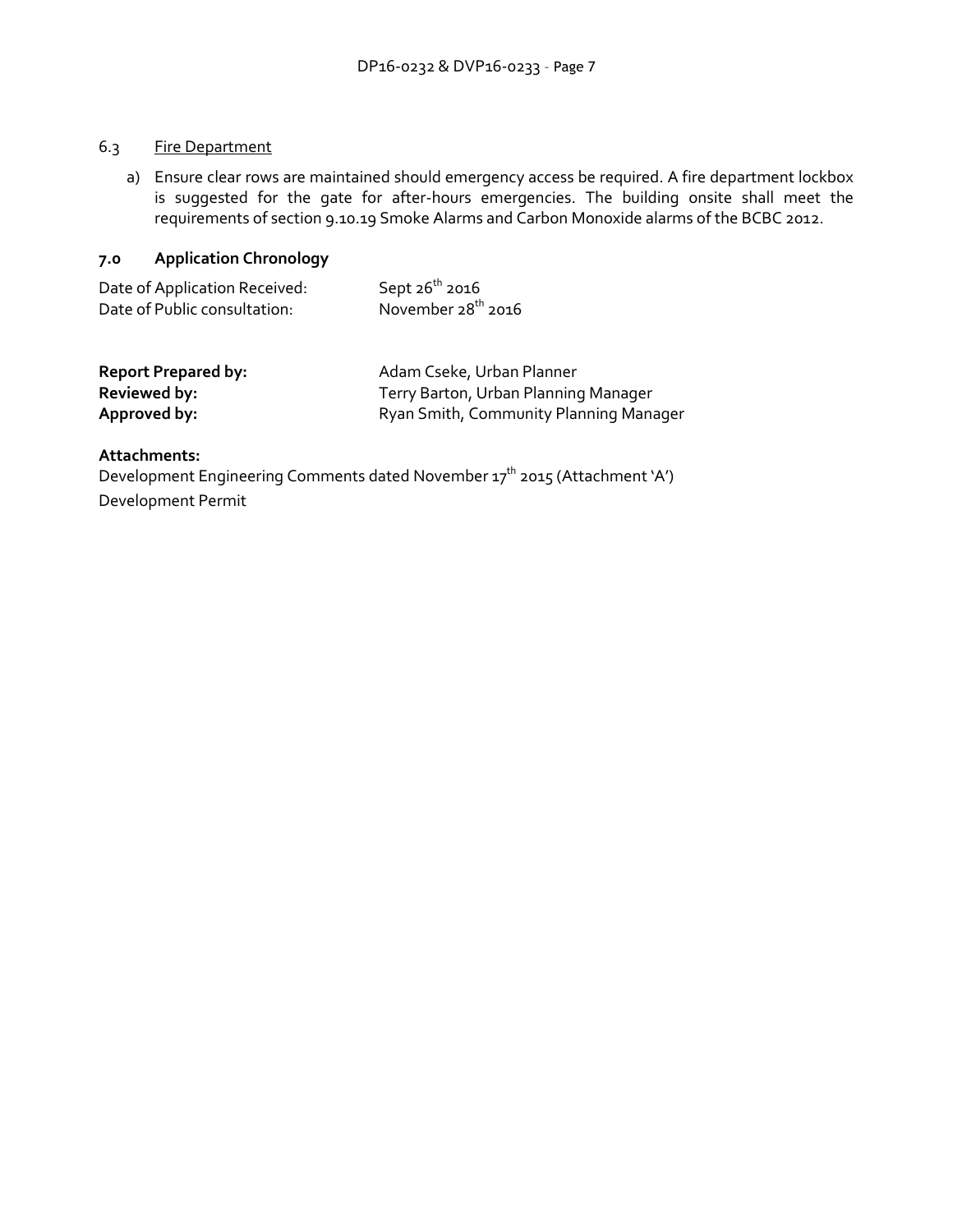# DEVELOPMENT PERMIT & DEVELOPMENT VARIANCE PERMIT



# **APPROVED ISSUANCE OF DEVELOPMENT PERMIT & DEVELOPMENT VARIANCE PERMIT**

| <b>File Number</b>             | DP16-0232 & DVP16-0233                                   |  |
|--------------------------------|----------------------------------------------------------|--|
| <b>Issued To:</b>              | Palomino Developments Ltd., Inc. No. BC1087417           |  |
| <b>Site Address:</b>           | 3150 & 3170 Sexsmith Rd                                  |  |
| <b>Legal Description:</b>      | Lots 26 and 27, Section 3, Township 23, ODYD, Plan 18861 |  |
| <b>Zoning Classification:</b>  | 16 - Industrial Transitional                             |  |
| <b>Developent Permit Area:</b> | Comprehensive Development Permit Area                    |  |

#### **SCOPE OF APPROVAL**

This Permit applies to and only to those lands within the Municipality as described above, and any and all buildings, structures and other development thereon.

This Permit is issued subject to compliance with all of the Bylaws of the Municipality applicable thereto, except as specifically varied or supplemented by this Permit, noted in the Terms and Conditions below.

The issuance of a Permit limits the Permit Holder to be in strict compliance with regulations of the Zoning Bylaw and all other Bylaws unless specific Variances have been authorized by the Permit. No implied Variances from bylaw provisions shall be granted by virtue of drawing notations that are inconsistent with bylaw provisions and that may not have been identified as required Variances by the applicant or Municipal staff.

#### **1. TERMS AND CONDITIONS**

THAT Development Permit & Development Variance Permit No. DP16-0232 & DVP16-0233, located at 3150 & 3170 Sexsmith Rd Kelowna, BC be approved subject to general conformance to the drawings (Schedule "A", "B", & "C") attached to this permit.

AND THAT the variances to the following sections of Zoning Bylaw No. 8000 be granted:

Section 15.6.9 Landscaping, buffering and Parking:

- To allow parking in the front yard by reducing the front yard setback (from 4.5m to 3.0m);
- To allow parking in the east side yard setback by reducing that side yard setback (from 4.5m to 0.0m);
- To allow parking in the west side yard setback by reducing that side yard setback (from 4.5m to 3.0m);
- To allow parking in the rear yard setback by reducing the rear yard setback (from 7.5m to 3.0m);

Section 7.6.1 (c) Minimum Landscape Buffers: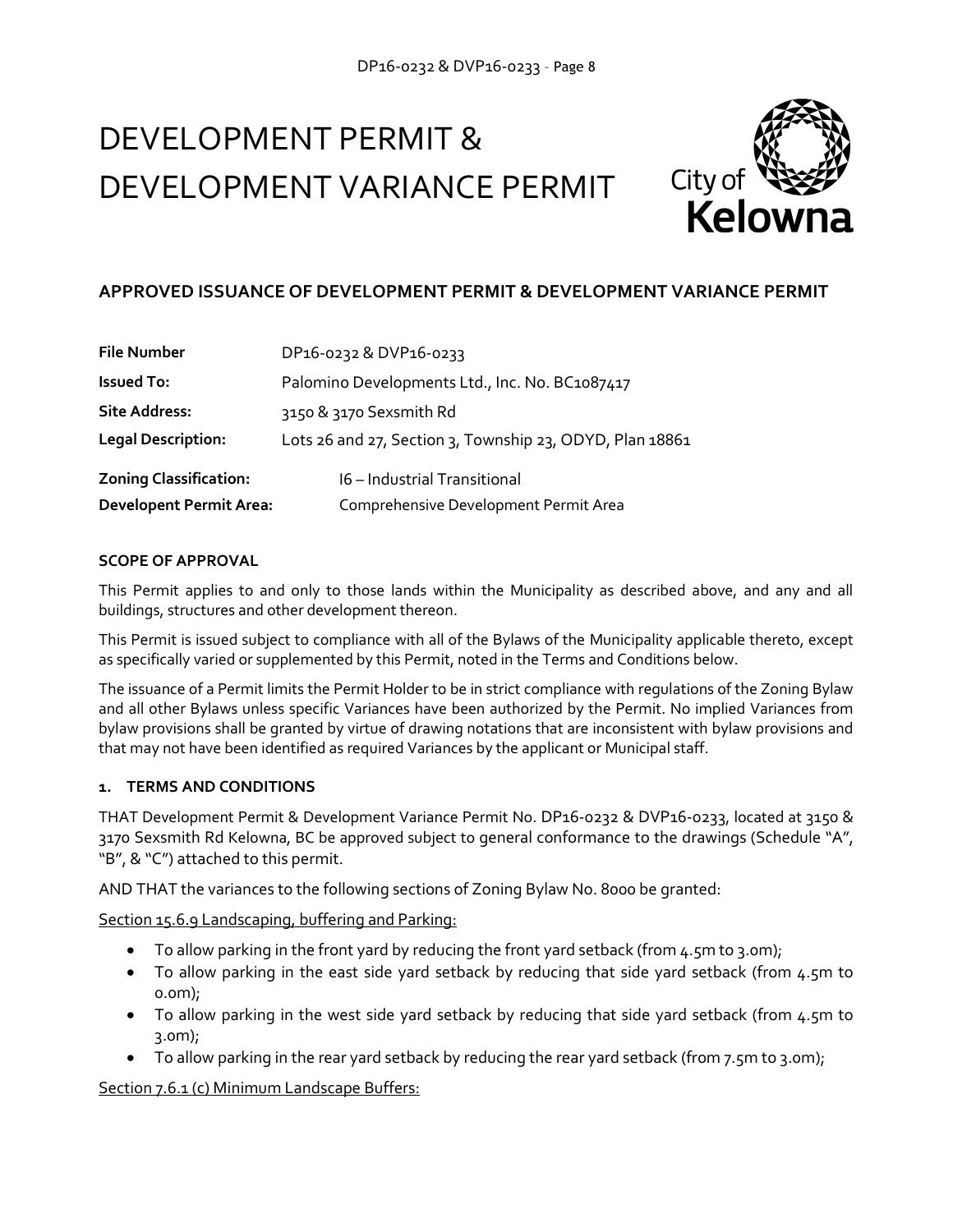• To reduce the minimum landscape buffer on the east side yard property line from 3.0m to 0.0m;

#### **2. PERFORMANCE SECURITY**

As a condition of the issuance of this Permit, Council is holding the security set out below to ensure that development is carried out in accordance with the terms and conditions of this Permit. Should any interest be earned upon the security, it shall accrue to the Permit Holder and be paid to the Permit Holder if the security is returned. The condition of the posting of the security is that should the Permit Holder fail to carry out the development hereby authorized, according to the terms and conditions of this Permit within the time provided, the Municipality may use the security to carry out the work by its servants, agents or contractors, and any surplus shall be paid over to the Permit Holder, or should the Permit Holder carry out the development permitted by this Permit within the time set out above, the security shall be returned to the Permit Holder. There is filed accordingly:

- a) Cash in the amount of  $\frac{46,945.00}{28}$  OR
- b) A Certified Cheque in the amount of  $\frac{1}{2}$  46,945.00 OR
- c) An Irrevocable Letter of Credit in the amount of  $\frac{1}{2}$  46,945.00

Before any bond or security required under this Permit is reduced or released, the Developer will provide the City with a statutory declaration certifying that all labour, material, workers' compensation and other taxes and costs have been paid.

#### **3. DEVELOPMENT**

The land described herein shall be developed strictly in accordance with the terms and conditions and provisions of this Permit and any plans and specifications attached to this Permit that shall form a part hereof.

If the Permit Holder does not commence the development permitted by this Permit within two years of the date of this Permit, this Permit shall lapse.

#### **This Permit IS NOT a Building Permit.**

The issuance of this Permit grants to the municipality a save harmless and effectually indemnify the Municipality against:

- a) All actions and proceedings, costs, damages, expenses, claims, and demands whatsoever and by whomsoever brought, by reason of the Municipality granting to me the said Permit.
- b) All costs, expenses, claims that may be incurred by the Municipality if the construction by me of engineering or other types of works as called for by the Permit results in damages to any property owned in whole or in part by the Municipality or which the Municipality by duty or custom is obliged, directly or indirectly in any way or to any degree, to construct, repair, or maintain.

Should there be any change in ownership or legal description of the property, I undertake to notify the Community Planning Department immediately to avoid any unnecessary delay in processing the application.

#### **4. APPROVALS**

Issued and approved by Council on the \_\_\_\_\_\_ day of \_\_\_\_\_\_\_\_\_\_\_\_\_\_\_\_\_\_\_\_\_, 2016.

Ryan Smith, Community Planning Department Manager Date Community Planning & Real Estate

# **The PERMIT HOLDER is the CURRENT LAND OWNER.**

\_\_\_\_\_\_\_\_\_\_\_\_\_\_\_\_\_\_\_\_\_\_\_\_\_\_\_\_\_\_\_\_\_\_\_\_\_\_\_\_\_\_\_ \_\_\_\_\_\_\_\_\_\_\_\_\_\_\_\_\_\_\_\_\_\_\_\_\_\_\_